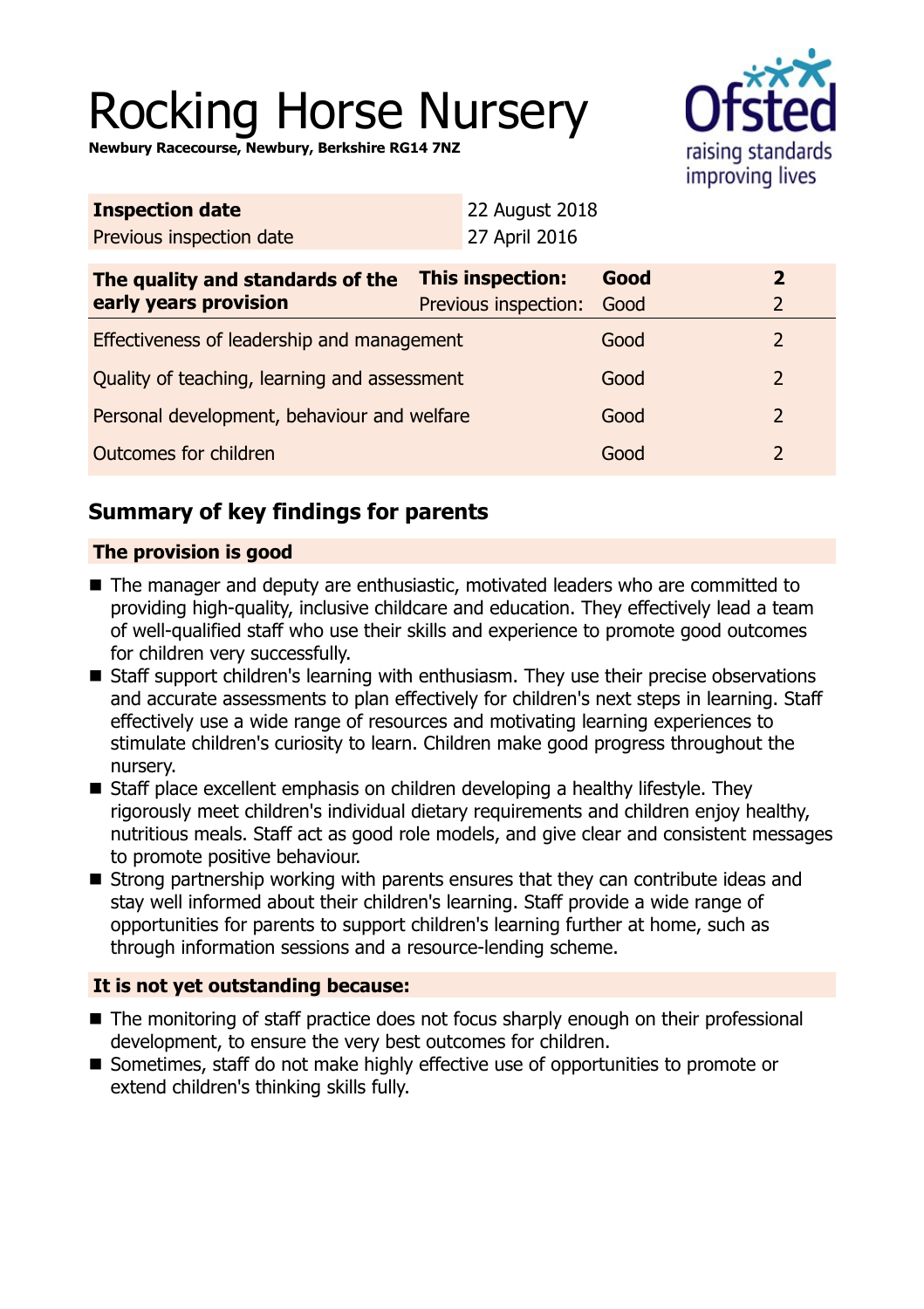## **What the setting needs to do to improve further**

## **To further improve the quality of the early years provision the provider should:**

- build on the supervision systems for staff, to focus more sharply on their professional development and provide the best possible outcomes for children
- make the best possible use of opportunities to promote children's thinking skills.

### **Inspection activities**

- The inspector observed children's play during indoor and outdoor activities.
- The inspector discussed children's progress with staff. She looked at a sample of documentation, including staff suitability checks, and accident and incident records.
- $\blacksquare$  The inspector spoke with the staff, children and parents at appropriate times during the inspection and held a meeting with the leadership team.
- $\blacksquare$  The inspector conducted a joint observation of an activity in the pre-school room.

**Inspector** Melissa Cox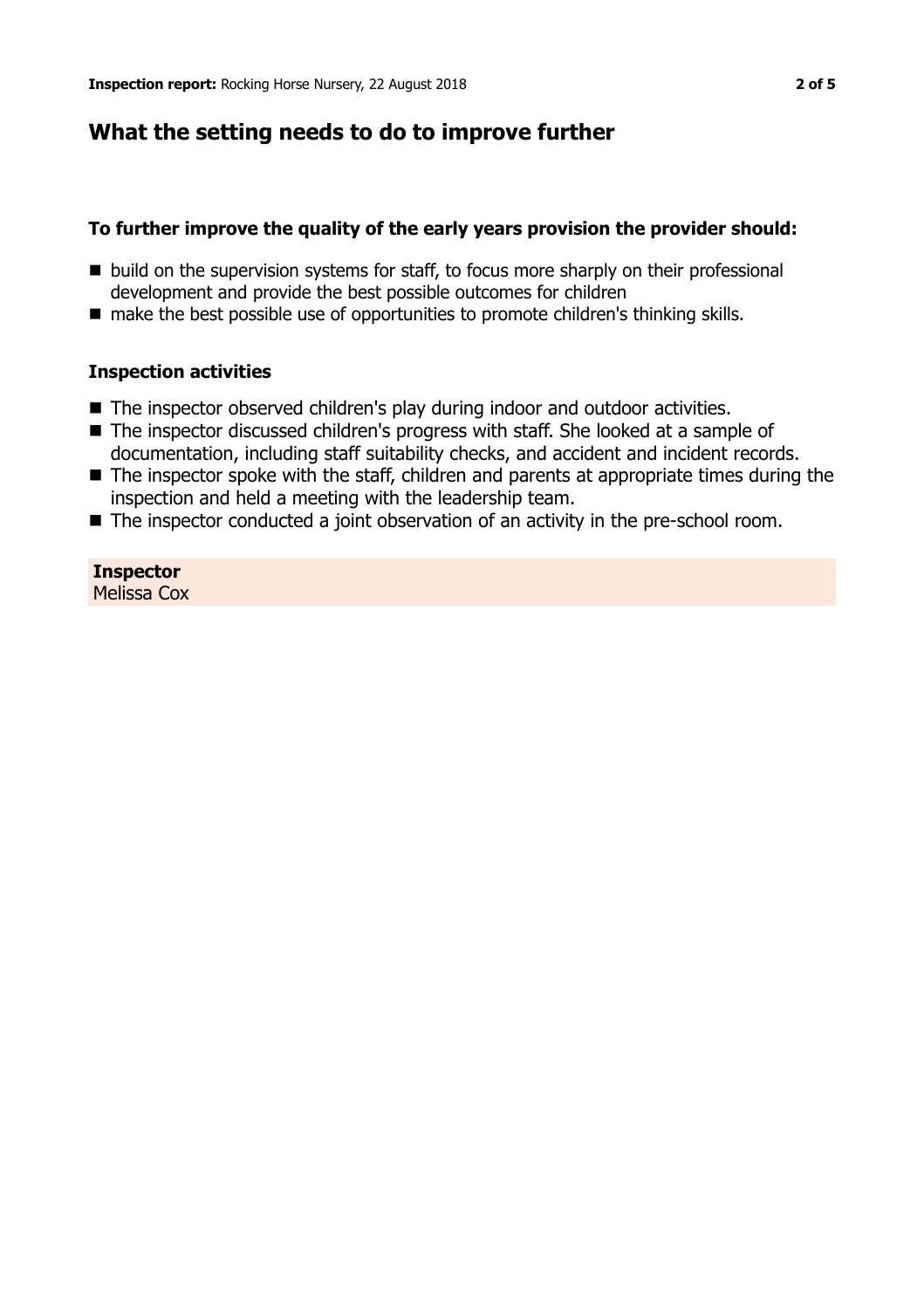# **Inspection findings**

## **Effectiveness of leadership and management is good**

Safeguarding is effective. Management and staff have a good understanding of safeguarding issues and are clear on the procedure to follow when they note a concern. Staff deploy themselves effectively and implement robust risk assessment procedures to promote children's safety. The management team follows rigorous procedures to ensure the initial and ongoing suitability of staff to work with children. It very effectively monitors the progress different groups of children make, and swiftly provides additional support to make sure all children achieve equally and get the very best start. The team regularly gathers the views of parents, children and staff as part of the its selfevaluation, and acts on these very successfully to ensure it meets the needs of their families. Parents speak very highly of the nurturing and professional staff team and the wide range of learning opportunities their children enjoy.

### **Quality of teaching, learning and assessment is good**

Staff plan very successfully to support children's learning and are highly responsive to children's emerging interests. For example, they create exciting learning spaces and introduce imaginative resources, such as recycled materials, which children eagerly use to create castles as part of their make-believe game. Staff interact well with children and support them well in building their knowledge as they play and have fun. For instance, staff help babies concentrate as they work out whether a ball fits into different sized containers. Outside in the garden, toddlers become deeply involved in digging in the sand or developing their physical skills as they wash their cars in the nursery car wash. Staff support children's literacy skills well. For example, children enjoy activities, such as 'finger gym' to develop their physical skills in readiness for writing.

### **Personal development, behaviour and welfare are good**

Staff provide high levels of care in this nurturing and friendly nursery. They know babies' routines and meet their care needs effectively. Staff support children's awareness of caring for their environment. For example, older children discuss their commitment to recycling and talk about their responsibility to pick up litter on beaches so as not to endanger sea life. Initiatives for staying safe and healthy, such as sun awareness, help support children to understand why they should take care in the sunshine. Staff help children to develop their independence and support them to develop a wide range of self-care skills, such as dressing for sports activities or serving food at mealtimes, in readiness for their move to school. Children understand behaviour expectations and are kind and considerate to others.

### **Outcomes for children are good**

All children develop key skills that support their readiness for school. They quickly become capable, resilient and self-confident learners who embrace new challenges and take responsibility for their own learning. Babies enjoy exploring flour and water, using their senses and fingers to make marks. Toddlers explore water play and problem solve why the toy boats sink or float. Older children recognise that written text carries meaning and solve simple mathematical problems with confidence. By the time older children leave the nursery, they make very strong progress overall.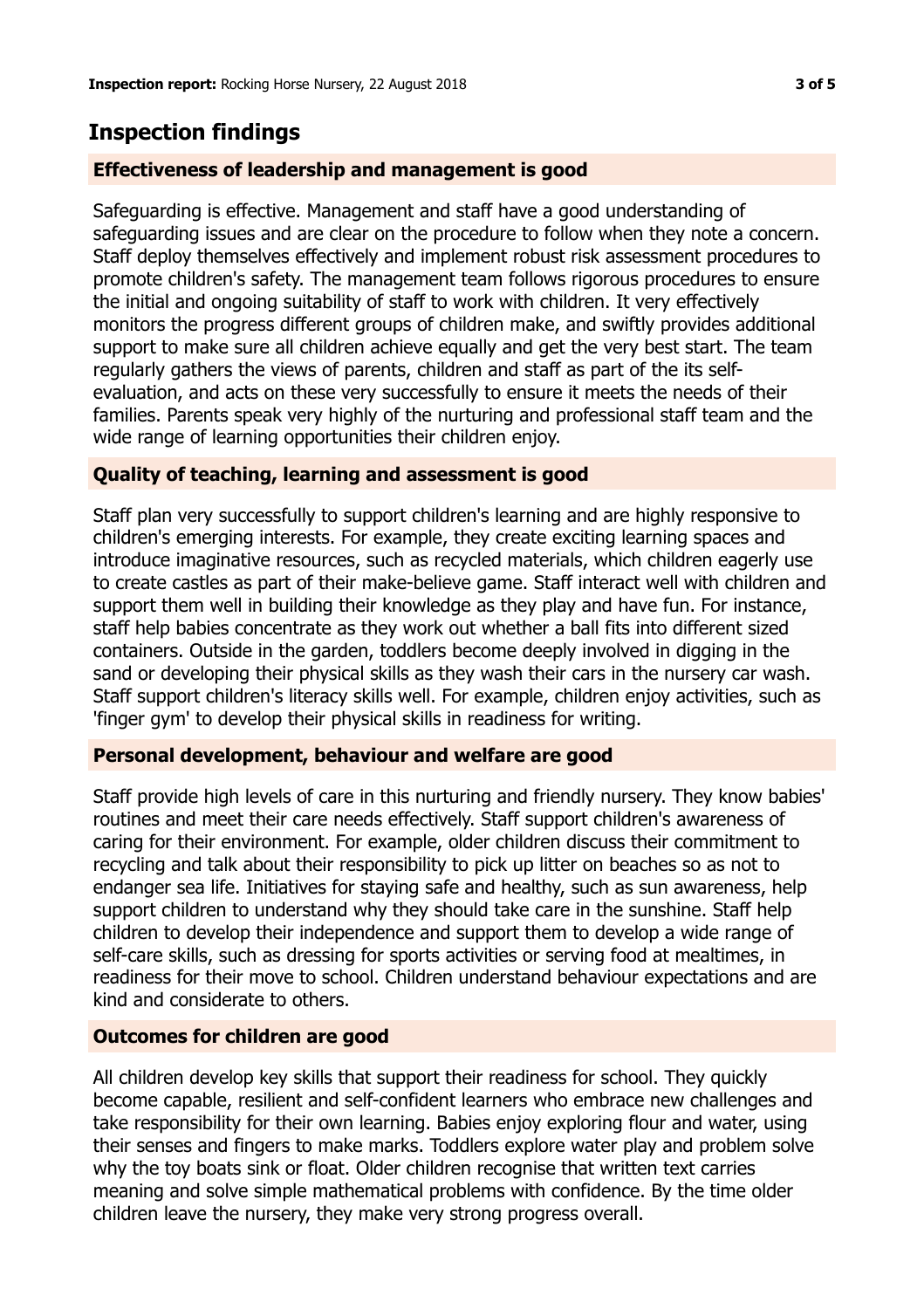## **Setting details**

| Unique reference number                             | 110619                                                                               |
|-----------------------------------------------------|--------------------------------------------------------------------------------------|
| <b>Local authority</b>                              | <b>West Berkshire</b>                                                                |
| <b>Inspection number</b>                            | 10066584                                                                             |
| <b>Type of provision</b>                            | Full day care                                                                        |
| <b>Registers</b>                                    | Early Years Register, Compulsory Childcare<br>Register, Voluntary Childcare Register |
| Day care type                                       | Childcare on non-domestic premises                                                   |
| Age range of children                               | $0 - 4$                                                                              |
| <b>Total number of places</b>                       | 111                                                                                  |
| Number of children on roll                          | 190                                                                                  |
| Name of registered person                           | Newbury Racecourse Plc                                                               |
| <b>Registered person unique</b><br>reference number | RP524280                                                                             |
| Date of previous inspection                         | 27 April 2016                                                                        |
| <b>Telephone number</b>                             | 01635 48969                                                                          |

Rocking Horse Nursery registered in 1992. The nursery is open from 7.30am to 6pm, all year round, with the exception of bank holidays and the period between Christmas and New Year. The provider employs 35 staff. Of these, 27 staff hold early years qualifications at level 3 or above. The setting receives funding for the provision of free early education for children aged two, three and four years.

This inspection was carried out by Ofsted under sections 49 and 50 of the Childcare Act 2006 on the quality and standards of provision that is registered on the Early Years Register. The registered person must ensure that this provision complies with the statutory framework for children's learning, development and care, known as the early years foundation stage.

Any complaints about the inspection or the report should be made following the procedures set out in the guidance Complaints procedure: raising concerns and making complaints about Ofsted, which is available from Ofsted's website: www.ofsted.gov.uk. If you would like Ofsted to send you a copy of the guidance, please telephone 0300 123 4234, or email [enquiries@ofsted.gov.uk.](mailto:enquiries@ofsted.gov.uk)